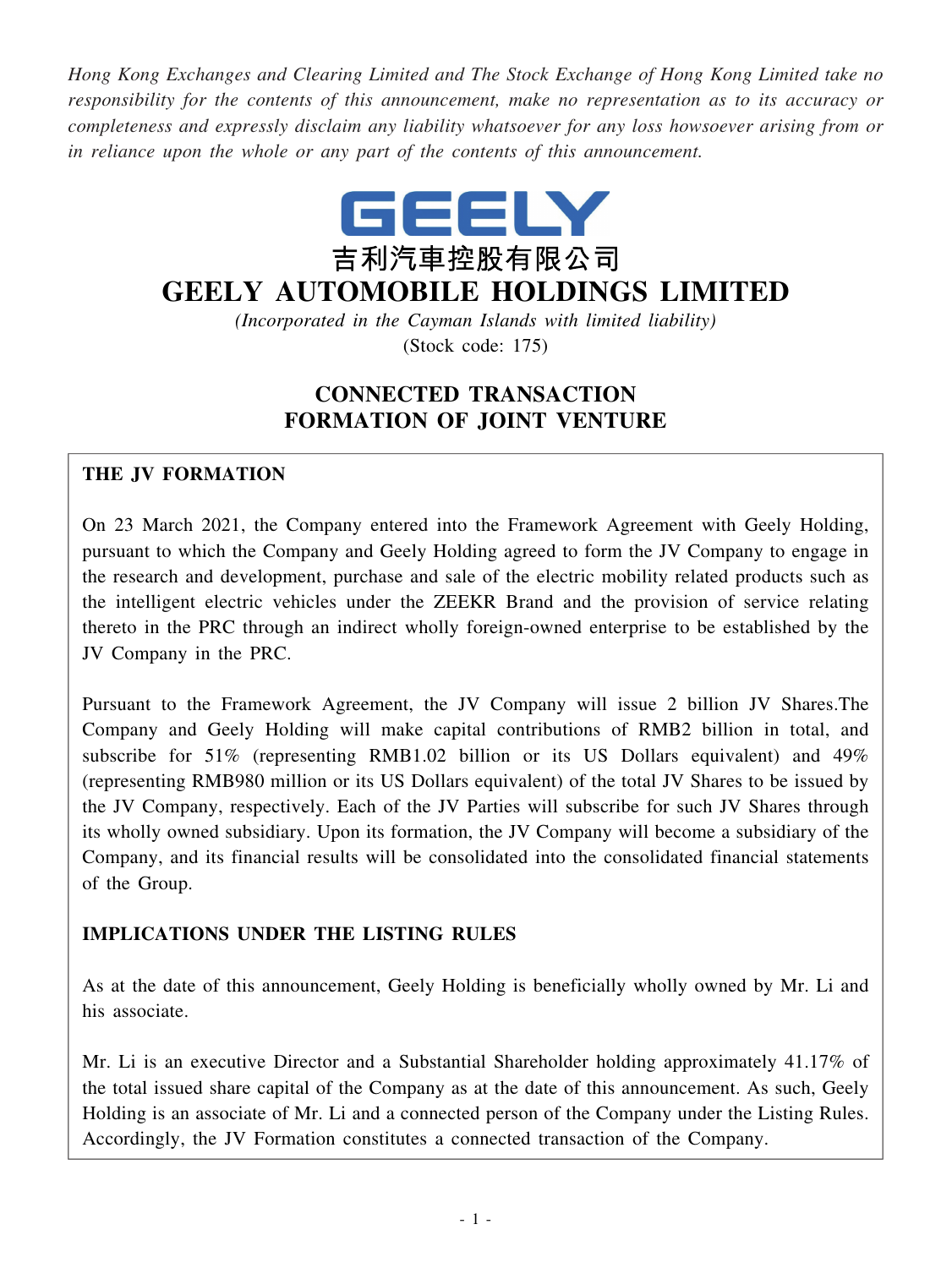As the applicable percentage ratios for the JV Formation exceeds 0.1% but less than 5%, the JV Formation is subject to the reporting and announcement requirements, but is exempt from the circular and Independent Shareholders' approval requirements under Chapter 14A of the Listing Rules.

Mr. Li, Mr. Yang Jian, Mr. Li Dong Hui, Daniel and Mr. An Cong Hui, each an executive Director, are considered to have material interests in the JV Formation by virtue of their interests and/or directorship in Geely Holding. As a result, each of Mr. Li, Mr. Yang Jian, Mr. Li Dong Hui, Daniel and Mr. An Cong Hui has abstained from voting on the Board resolutions for approving the JV Formation.

## **INTRODUCTION**

The Board is pleased to announce that on 23 March 2021, the Company entered into the Framework Agreement with Geely Holding, pursuant to which the Company and Geely Holding agreed to form the JV Company to engage in the research and development, purchase and sale of the electric mobility related products such as the intelligent electric vehicles under the ZEEKR Brand and the provision of service relating thereto in the PRC through an indirect wholly foreign-owned enterprise to be established by the JV Company in the PRC.

## **THE JV FORMATION**

Principal terms of the Framework Agreement are set forth below:

#### **Date**

23 March 2021

**Parties:** (i) the Company; and (ii) Geely Holding

The Group is principally engaged in the research and development, manufacturing and trading of automobiles, automobile parts and related automobile components, and investment holding.

Geely Holding is beneficially wholly owned by Mr. Li and his associate. Geely Holding Group is principally engaged in the sales of automobiles and related parts and components wholesale and retail businesses.

Mr. Li is an executive Director and a Substantial Shareholder holding approximately 41.17% of the total issued share capital of the Company as at the date of this announcement. As such, Geely Holding is an associate of Mr. Li and a connected person of the Company under the Listing Rules.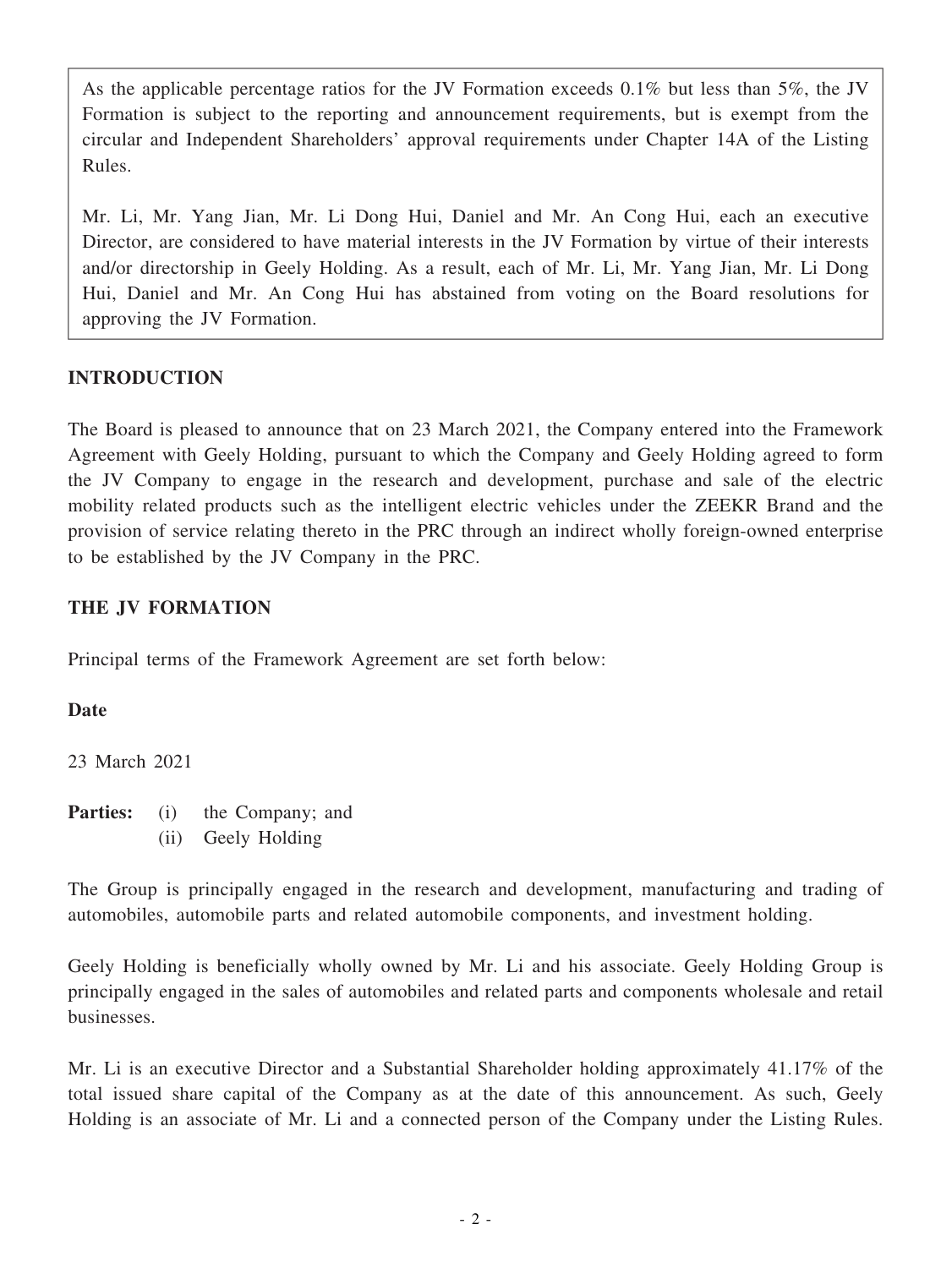#### **Subject matter**

Pursuant to the Framework Agreement, the Company and Geely Holding agreed to form the JV Company to engage in the research and development, purchase and sale of the electric mobility related products such as the intelligent electric vehicles under the ZEEKR Brand and the provision of service relating thereto in the PRC through an indirect wholly foreign-owned enterprise to be established by the JV Company in the PRC. Each of the JV Parties will subscribe for such JV Shares through its wholly owned subsidiary.

#### **Business Scope and Business of the JV Company**

Upon the JV Formation, the JV Company will establish an indirect wholly foreign-owned enterprise in the PRC for the purpose of engaging in the research and development, purchase and sale of the electric mobility related products such as the intelligent electric vehicles under the ZEEKR Brand and the provision of service relating thereto in the PRC. Subject to the requirements of the laws and regulations and the Listing Rules and the applicable definitive agreements to be entered with applicable parties, it is planned that such wholly foreign-owned enterprise will consolidate all kinds of assets required in the research and development, purchase and sale of electric vehicles and technologies to establish an intelligent vehicle ecosystem in the future, including but not limited to the technologies used for electric vehicle models, right-of-use under Sustainable Experience Architecture (SEA), licensing of ZEEKR Brand, technologies used for "power batteries, electric engines and electronic control systems", other relevant upstream and downstream technologies for intelligent electric vehicles and various assets required in the construction of supply chain system and construction of user ecosystem.

#### **Capital Contribution and Share Related Provisions**

Pursuant to the Framework Agreement, the JV Company will issue 2 billion JV Shares. The Company and Geely Holding will make capital contributions of RMB2 billion in total, and subscribe for 51% (representing RMB1.02 billion or its US Dollars equivalent) and 49% (representing RMB980 million or its US Dollars equivalent) of the total JV Shares to be issued by the JV Company, respectively. Each of the JV Parties will subscribe for such JV Shares through its wholly owned subsidiary. Upon its formation, the JV Company will become a subsidiary of the Company and its financial results will be consolidated into the consolidated financial statements of the Group.

The timing for the JV Parties to make their respective capital contribution to the JV Company shall be mutually determined and agreed to by the JV Parties based upon the business needs of the JV Group and in compliance with the relevant requirements of the relevant applicable laws.

The amount of the capital contributions to the JV Company was determined based on arm's length negotiation between the JV Parties having taking into account the estimated capital requirements of the JV Group as described in the paragraph headed "Business Scope and Business of the JV Company" above.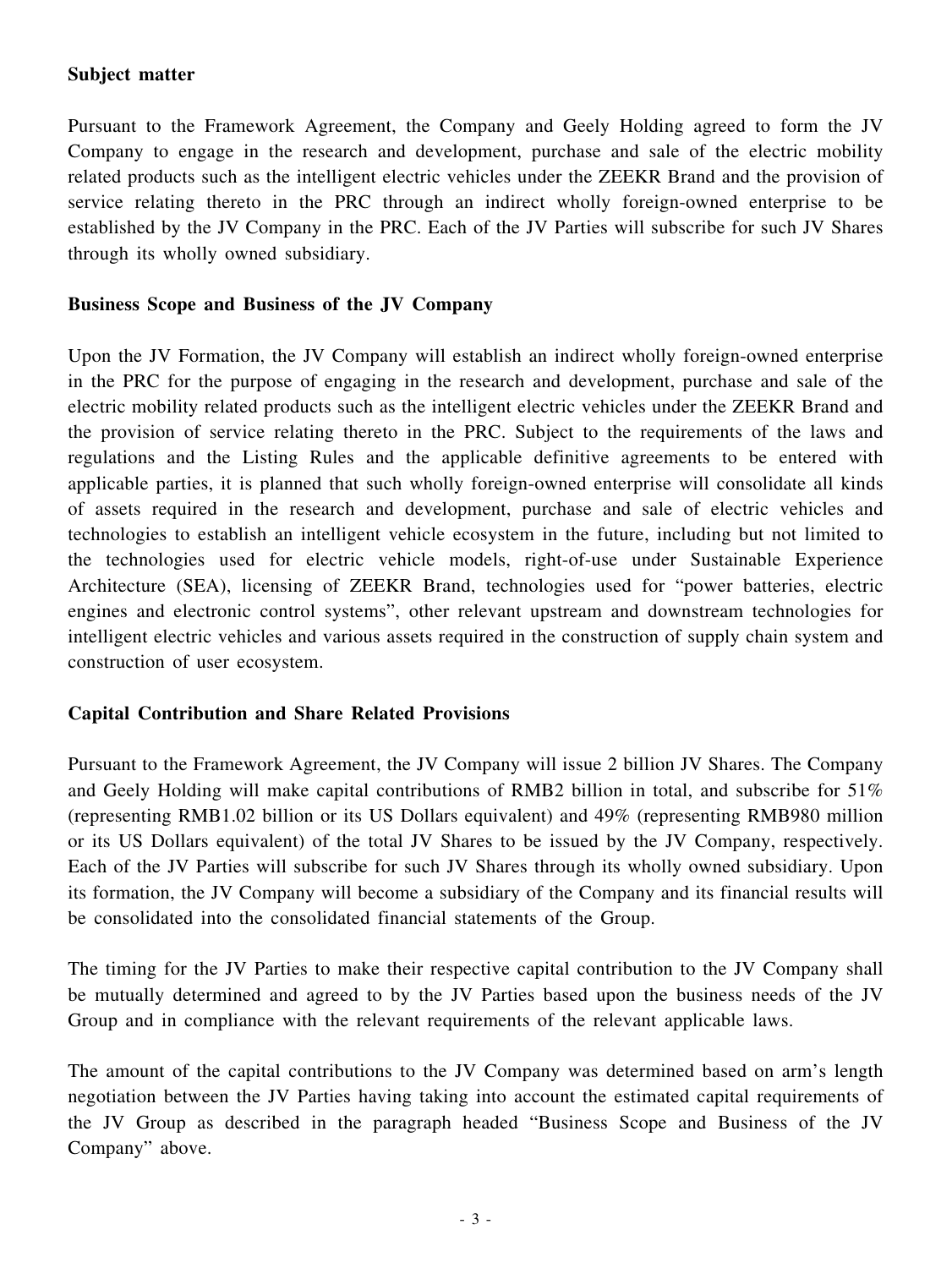It is expected that the JV Shares to be subscribed by the Company will be funded by internal resources of the Group in cash.

Unless all shareholders of the JV Company agree, each of the JV Parties shall not through its wholly owned subsidiary directly or indirectly transfer all or part of the JV Shares held through its wholly owned subsidiary to any third parties (but excluding transfer to their respective related parties as defined according to the Framework Agreement); and also shall not create pledges or other encumbrance on the said JV Shares. However, the share transfer for the purpose of implementing the Employee Follow-up Investment Scheme, the User Benefits Scheme or any share incentive schemes of the Company, the JV Group or Geely Holding is not subject to this restriction. Subject to the aforementioned provisions, if any JV Party through its wholly owned subsidiary directly or indirectly transfer all or part of the JV Shares it holds to any third party, the other JV Party will have the preemption rights.

Pursuant to the terms of the Framework Agreement, Geely Holding will transfer part of its JV Shares to the Employee Follow-up Investment Platform or its nominee based on the Employee Follow-up Investment Scheme and according to terms to be agreed with the Employee Follow-up Investment Platform. The Employee Follow-up Investment Platform may transfer any JV Shares attributable to a scheme participant under the Employee Follow-up Investment Scheme or his/her nominee pursuant to the Employee Follow-up Investment Scheme. Besides, Geely Holding will transfer part of its JV Shares to the User Benefits Platform based on the User Benefits Scheme and according to terms to be agreed with the User Benefits Platform.

Subject to the compliance with the applicable laws, regulations, the Listing Rules and the requirements of the Memorandum and Articles of Association of the JV Company, the JV Company will adopt a share option scheme to grant to scheme participants under the scheme options to subscribe for the JV Shares at a prescribed exercise price within a prescribed period.

#### **Composition of the JV Board and Chief Executive Officer**

The JV Company and Geely Holding shall mutually agree on the number of directors in the JV Board. Each of the Company and Geely Holding shall appoint through its wholly owned subsidiary such number of directors according to their respective holding of the JV Shares in the JV Company. The chairman of the JV Company shall be designated by the Company through its wholly owned subsidiary from among the directors of the JV Company. The Company through its wholly owned subsidiary plans to appoint Mr. Li as a director of the JV Company and designate him as the chairman of the JV Company. Such appointment and designation will be effective after approval of the JV Board.

The chief executive officer of the JV Company will be nominated by the Company through its wholly owned subsidiary. The Company plans to nominate Mr. An Cong Hui as the chief executive officer of the JV Company and it will take effect after approval of the JV Board.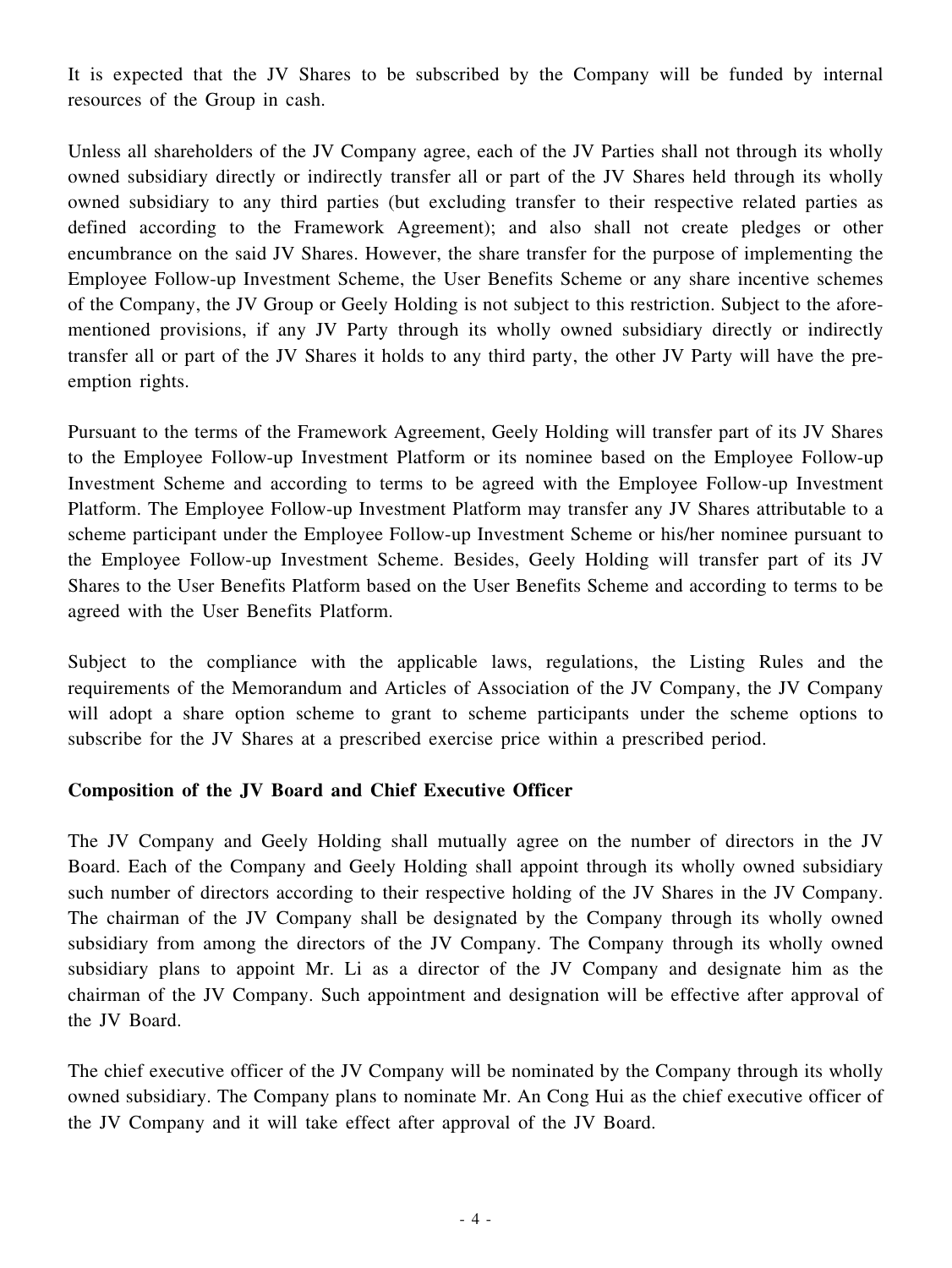## **REASONS FOR AND BENEFITS OF THE JV FORMATION**

The Group is principally engaged in the research and development, manufacturing and trading of automobiles, automobile parts and related automobile components, and investment holding.

The Company will form a JV Group with Geely Holding based on the industrial innovation technologies for past years, in order to establish a wholly foreign-owned enterprise engaging in the research, development, purchase and sale of the electric mobility related products such as the intelligent electric vehicles under the ZEEKR Brand and the provision of service relating thereto in the PRC. The JV Group will thoroughly consolidate the initial layout and incubated intelligent and electrified technologies of the JV Parties, and will strategically lay out the intelligent electric vehicles and its upstream and downstream industrial chain to further improve the users' experience and customer satisfaction with digitalized and intelligentized services. The JV Group proposes to focus on the research and development of such advanced technologies like technologies used for electric vehicles, technologies used for "power batteries, electric engines and electronic control systems", other relevant upstream and downstream technologies for intelligent electric vehicles.

The Group is a leading corporation in the industry of passenger vehicles in China, and a determined industrial pioneer in the field of electrified and intelligentized vehicles. In the context of significant transformation in the global automobile industry, the Group will jointly establish a new JV Group upon the industry and market becoming more mature, after deep consideration, the Company believes that it is a strategically important layout to push the transformation ahead, which could also establish new revolutionary edge and enhance the Chinese brand image on an ongoing basis. In addition, the JV Group to be jointly established by the Company and Geely Holding will be more beneficial to achieving high-level integration of resources and taking the advantage of economies of scale, with a view to truly fostering an intelligent and technological eco-enterprise.

The JV Group aims to forge an intelligent differentiated electric vehicles brand. Upon the JV Formation, subject to the requirements of the laws and regulations and the Listing Rules and the applicable definitive agreements to be entered with applicable parties, the Group and Geely Holding Group will transfer or grant licenses relating to the research, development, purchase and sale of the electric mobility related products such as intelligent electric vehicles and assets relating to upstream and downstream of the industrial chain and licensing of ZEEKR Brand to the JV Group, in order to allow the JV Group to seize the development opportunity in the industry of electric vehicles rapidly.

The Directors (including the independent non-executive Directors) consider that the JV Formation is conducted in the ordinary and usual course of business of the Company, the terms of which are fair and reasonable, on normal commercial terms and in the interests of the Company and its Shareholders as a whole.

#### **IMPLICATIONS UNDER THE LISTING RULES**

As at the date of this announcement, Geely Holding is beneficially wholly owned by Mr. Li and his associate.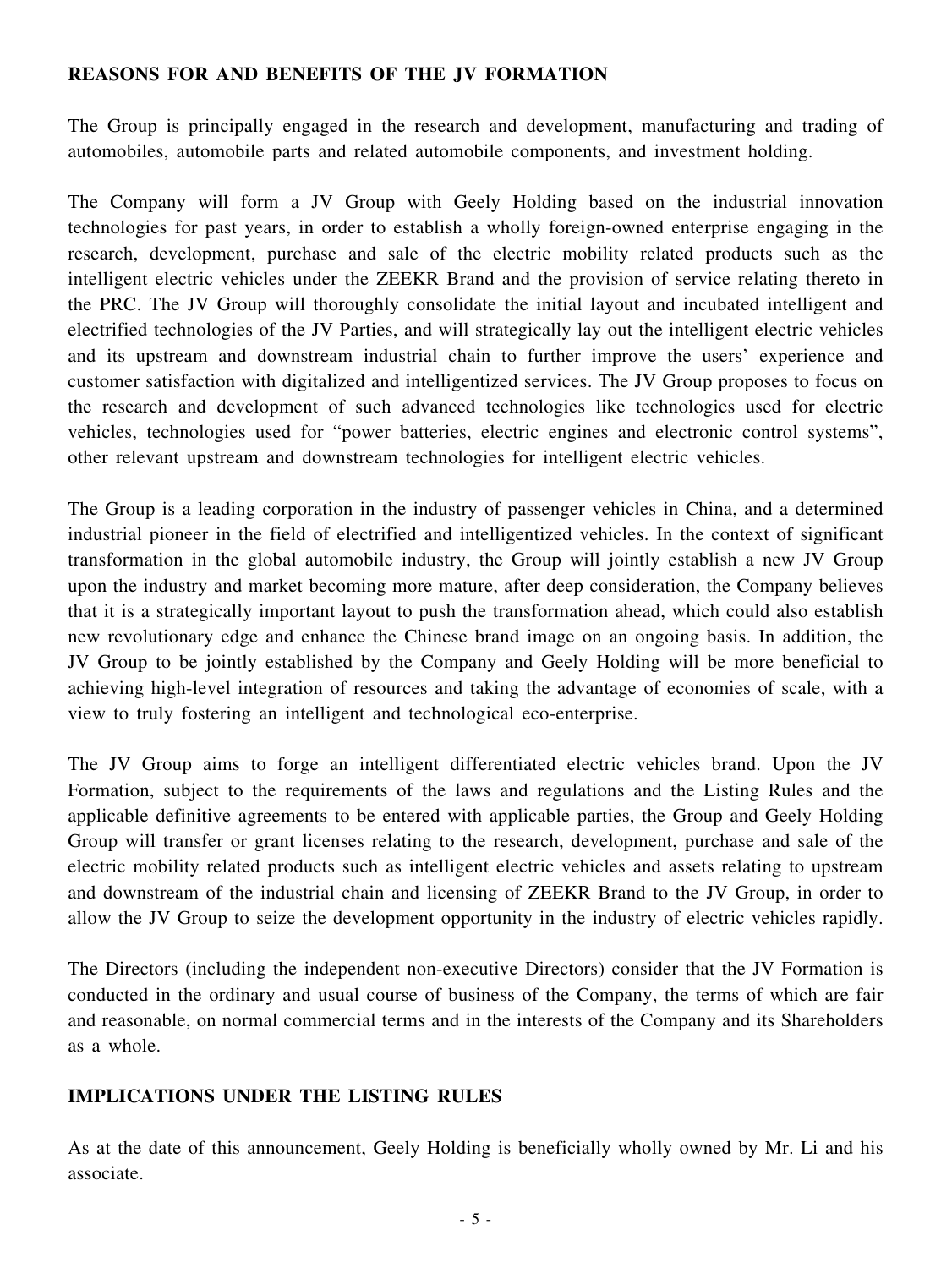Mr. Li is an executive Director and a Substantial Shareholder holding approximately 41.17% of the total issued share capital of the Company as at the date of this announcement. As such, Geely Holding is an associate of Mr. Li and a connected person of the Company under the Listing Rules. Accordingly, the JV Formation constitutes a connected transaction of the Company.

As the applicable percentage ratios for the JV Formation exceeds 0.1% but less than 5%, the JV Formation is subject to the reporting and announcement requirements, but is exempt from the circular and Independent Shareholders' approval requirements under Chapter 14A of the Listing Rules.

Mr. Li, Mr. Yang Jian, Mr. Li Dong Hui, Daniel and Mr. An Cong Hui, each an executive Director, are considered to have material interests in the JV Formation by virtue of their interests and/or directorship in Geely Holding. As a result, each of Mr. Li, Mr. Yang Jian, Mr. Li Dong Hui, Daniel and Mr. An Cong Hui has abstained from voting on the Board resolutions for approving the JV Formation.

#### **DEFINITIONS**

In this announcement, unless the context otherwise requires, the following terms shall have the following respective meanings:

| "associate(s)"                              | has the meaning ascribed to it under the Listing Rules                                                                                                                                                 |
|---------------------------------------------|--------------------------------------------------------------------------------------------------------------------------------------------------------------------------------------------------------|
| "Board"                                     | the board of Directors of the Company                                                                                                                                                                  |
| "Company"                                   | Geely Automobile Holdings Limited, a company incorporated in<br>the Cayman Islands with limited liability, the shares of which are<br>listed on the main board of the Stock Exchange (stock code: 175) |
| "connected person(s)"                       | has the meaning ascribed to it in the Listing Rules                                                                                                                                                    |
| "Director(s)"                               | the director(s) of the Company                                                                                                                                                                         |
| "Employee Follow-up<br>Investment Platform" | limited liability company/companies or other legal entity/entities to<br>be established for the implementation of the Employee Follow-up<br><b>Investment Scheme</b>                                   |
| "Employee Follow-up"<br>Investment Scheme"  | employee follow-up investment scheme(s) to be made by the<br>Company, Geely Holding and/or JV Company for their and their<br>subsidiaries' senior management staff and employees                       |
| "Framework Agreement"                       | the cooperation framework agreement dated 23 March 2021 entered<br>into between the JV Parties in relation to the JV Formation                                                                         |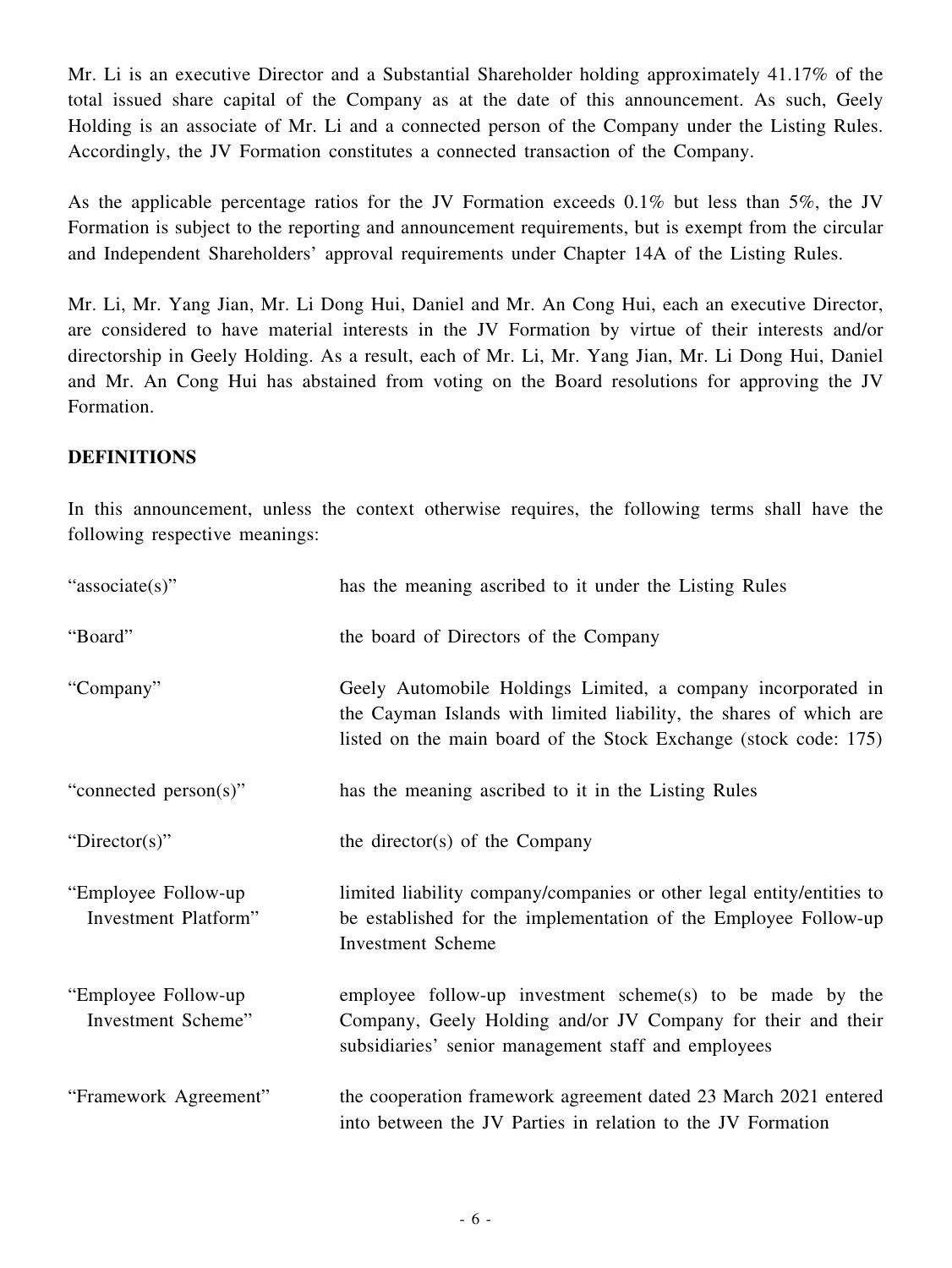| "Geely Holding"            | 浙江吉利控股集團有限公司 (Zhejiang Geely Holding Group<br>Company Limited*), a private limited liability company<br>incorporated in Zhejiang Province, the PRC, and is beneficially<br>wholly owned by Mr. Li and his associate as at the date of this<br>announcement |
|----------------------------|------------------------------------------------------------------------------------------------------------------------------------------------------------------------------------------------------------------------------------------------------------|
| "Geely Holding Group"      | Geely Holding and its subsidiaries                                                                                                                                                                                                                         |
| "Group"                    | the Company and its subsidiaries                                                                                                                                                                                                                           |
| "Hong Kong"                | the Hong Kong Special Administrative Region of the PRC                                                                                                                                                                                                     |
| "Independent Shareholders" | Shareholder(s) other than Mr. Li, Mr. Yang Jian, Mr. Li Dong Hui<br>Daniel, Mr. An Cong Hui and their respective associates                                                                                                                                |
| "JV Board"                 | the board of directors of the JV Company                                                                                                                                                                                                                   |
| "JV Company"               | a limited liability company to be established in the Cayman Islands<br>by the JV Parties pursuant to the Framework Agreement                                                                                                                               |
| "JV Formation"             | the formation of the JV Company by the JV Parties pursuant to the<br>Framework Agreement                                                                                                                                                                   |
| "JV Group"                 | JV Company and its subsidiaries                                                                                                                                                                                                                            |
| "JV Parties"               | Parties to the Framework Agreement, being the Company and<br>Geely Holding and "JV Party" shall mean any of them                                                                                                                                           |
| "JV Shares"                | ordinary share(s) in the share capital of the JV Company                                                                                                                                                                                                   |
| "Listing Rules"            | the Rules Governing the Listing of Securities on the Stock<br>Exchange                                                                                                                                                                                     |
| "Mr. Li"                   | Mr. Li Shu Fu, an executive Director and a Substantial Shareholder<br>holding 41.17% interest in the total issued share capital of the<br>Company as at the date of this announcement                                                                      |
| "PRC" or "China"           | the People's Republic of China, for the purpose of this<br>Announcement, excludes Hong Kong, Macau Special<br>Administrative Region of the PRC and Taiwan                                                                                                  |
| "RMB"                      | Renminbi, the lawful currency of the PRC                                                                                                                                                                                                                   |
| "Stock Exchange"           | The Stock Exchange of Hong Kong Limited                                                                                                                                                                                                                    |